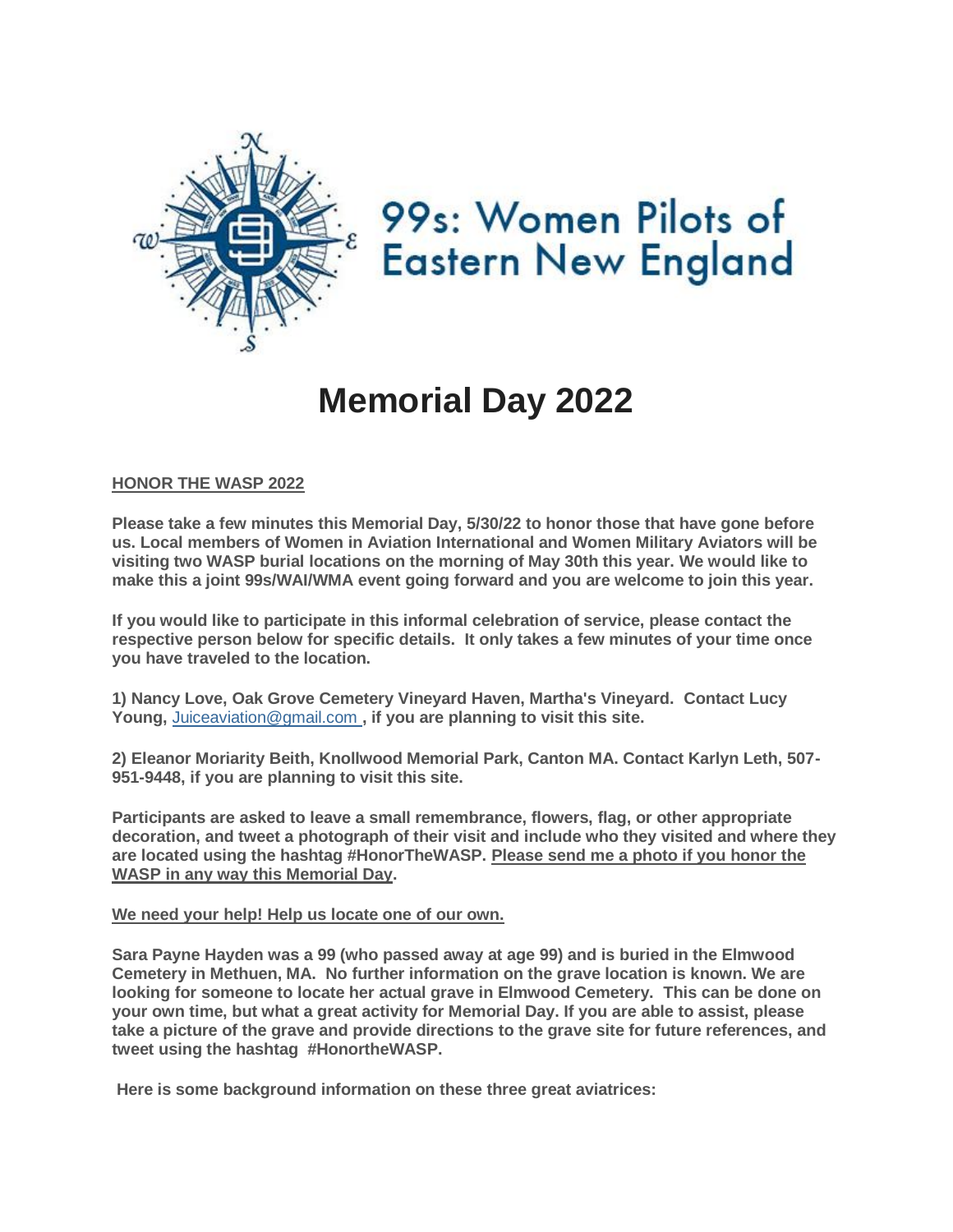#### **Sara Payne Hayden**

**Born Sara Evelyn Payne in Granite Falls, North Carolina, on August 29,1919. She graduated from Granite Falls High School at age 15 and later King's Business College in Charlotte with a degree in business. While watching a movie in 1942, Sara saw a newsreel showing women flying and ferrying planes. From that moment on, flying became her passion. She obtained the requisite hours flying in Charlotte, NC, and eventually applied to the Women Airforce Service Pilots. There were over 25,000 applicants to the program, of which 1830 were accepted. She was one of 1074 women to graduate the program in 1944, Class 44-W-10. She was sent to Randolph Air Force Base, Texas where she tested AT-6s after major engine overhauls. She also ferried BT-13s from one side of the base to the other, where they were stored. Then on December 20, 1944, the WASP program was disbanded. After the war she joined the US Air Force Reserve in 1949 commissioned as a 2ND Lieutenant, only to be called to active duty in 1951 as a Women's Army Corps (WAC) recruiter. It was while working in this capacity in Tennessee that she met her future husband Dr. Frank A. Hayden (then a captain in the Army Medical Corp) of Lawrence and Methuen, MA. They returned to Methuen in 1953. Sara settled in Methuen and started her family and became an active member of the community. She continued to hold her pilot's license and was a commercial rated flight instructor. She was vice president of the WASP's, and a founder of the Women Military Aviators, Inc. She was a member of the New England section of the 99's. She was a past commander of The American Legion Methuen Women's Post 417 and Boys State Chair. She received the Congressional Gold Medal of Honor along with her fellow WASPs in 2010 for being "The First Women in History to Fly American Military Aircraft" Act of Congress 2009. She passed away on March 15, 2019 and was interned with military honors at Elmwood Cemetery, Methuen.**

#### **Nancy Harkness Love**

**Nancy Harkness Love was born Hannah Lincoln Harkness on the Upper Peninsula of Michigan. She'd been named for her ancestor Hannah Lincoln, whose father (General Benjamin Lincoln) was a Revolutionary War hero, but was called "Nancy" by the family, and it stuck.Her father, Dr. Robert Harkness, was a successful physician, and she was sent to Milton Academy in Massachusetts and then to Vassar, where she was a good but not stellar student. She fell in love with flying after taking a ride with a barnstormer and earned her private pilot license in 1930 at 16. By age 19 she had earned her limited commercial and transport licenses. Forced to drop out of Vassar during the Depression, she worked as a sales rep and test pilot for companies that made small planes. Nancy was one of three women pilots chosen to work for the Airmarking Program in1935 and flew for the Bureau of Air Commerce, helping to develop navigational aids for cross-country flight. She met and married Robert McClure Love, a pilot, airline executive, and Major in the Army Air Corps Reserve in 1936. They founded a successful commuter air service, Inter City Aviation, with Nancy as one of the pilots. When the United States became involved in WWII, Nancy Harkness Love was instrumental in establishing the Women's Auxiliary Ferry Squadron: a group of experienced women pilots who delivered military aircraft from the factories where they were built to the air bases where they would be used. On September 10, 1942, at age 28 Love was named director of the Army's civilian Women's Auxiliary Ferrying Squadron (WAFS). It eventually grew to over 300 pilots organized into six squadrons, who flew everything from high-performance fighters like the P-51 Mustang to four-engine bombers and transport planes. When the WAFS was merged, in August 1943, with the Women's Flying Training Detachment to form the Women's Air Force Service Pilots (WASPs), Love remained in command of all WASPs aircraft-ferrying operations until deactivation on December 10, 1944. She led a total of 303 women ferry pilots during World War II. After the war, Robert M. Love established All America Airlines, which became Allegheny Airlines, and the couple**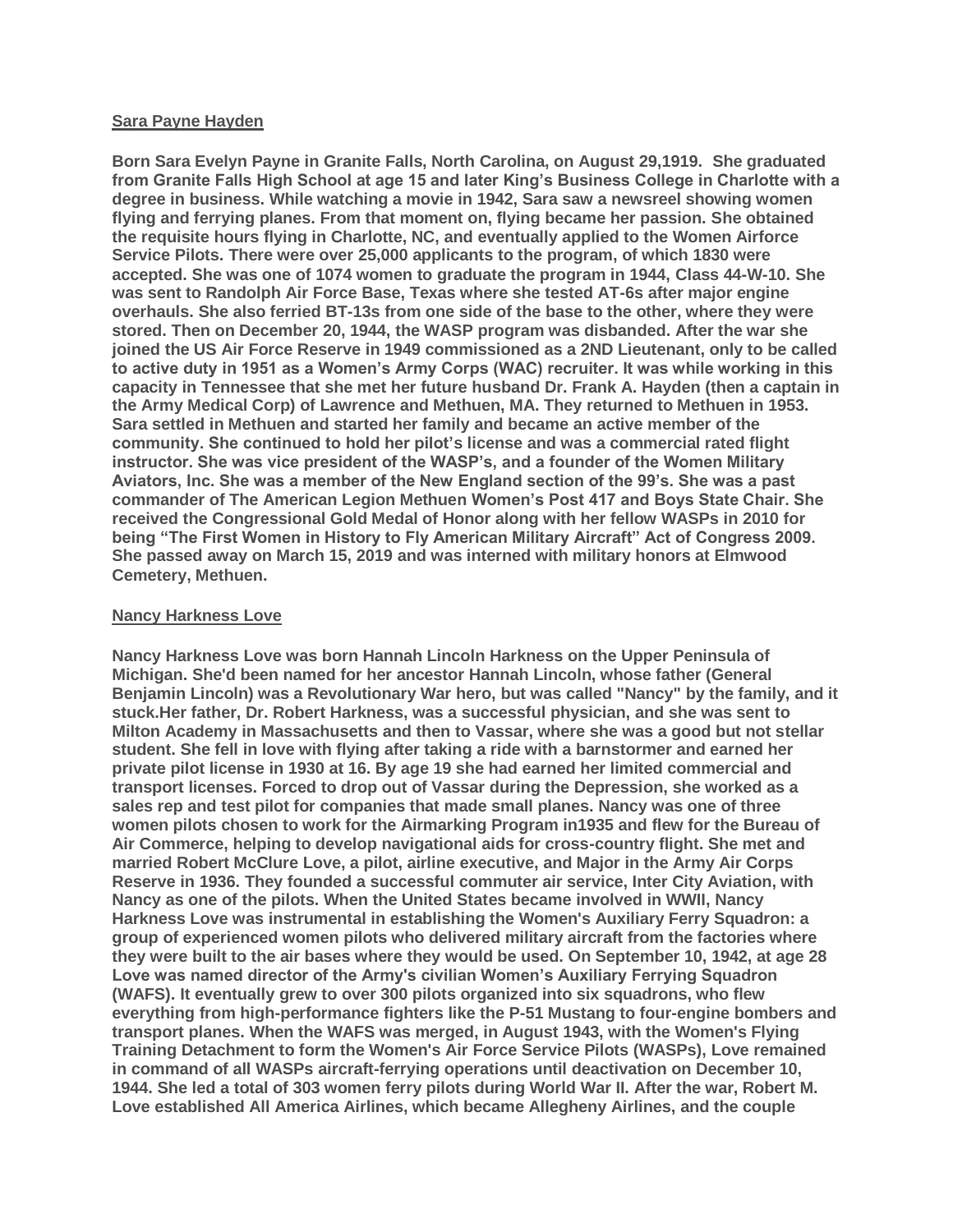**moved to the Vineyard, where they raised three children and kept a Beech Bonanza: the airplane equivalent of a 50s Thunderbird or Corvette) at the airport for trips to the mainland. He also served as the Vineyard representative to the Steamship Authority, owned the Martha's Vineyard Shipyard for a decade or so in the 1950s, and was an accomplished yachtsman, winning the Round-the-Island Race (part of the Edgartown Regatta) twice. Nancy Love died in Sarasota, Florida in 1976, a year before WASPs were finally granted veteran status by Congress. (Some Information received from Martha's Vineyard historian, Bow van Riper)**

### **Eleanor (Moriarty) Beith**

**Eleanor was a part of the graduating class 43-W-4, which graduated August 7, 1943, from Avenger Field in Sweetwater, TX. She passed away in September 1992. She was 72. Eleanor was active after the war and is mentioned in a few WASP news publications from the 70s and 80s. Unfortunately, we do not have much information on this WASP who is buried in Canton, MA. If anyone has additional information please share it with us. This photo is from the 1972 WASP Reunion Souvenir Album.**

**Women in Aviation has provided a commemorative tag that may be printed out and used by all in recognizing these great women. Here is a link to the tag:** [https://www.wai.org/sites/default/files/assets/News/news\\_wasp-button.png](https://www.wai.org/sites/default/files/assets/News/news_wasp-button.png)

**Finally for all who have served or are serving in our nation's military services, we thank you for your service and sacrifice, as do all Americans who enjoy the freedom of pursuing life, liberty and happiness.**

### **Happy Memorial Day!**

✈ ✈ ✈ ✈ ✈ ✈ ✈ ✈ ✈ ✈ ✈ ✈ ✈ ✈ ✈ ✈ ✈ ✈ ✈ ✈ ✈ ✈ ✈ ✈ ✈

### **Please join us for our next chapter business meeting via zoom on Tuesday June 7 at 7pm. A link will be sent closer to the date.**

**Please add these flying events to your calendar and join us:**

**Fly for Fun or drive in, too! Chatham Open House 6/11 10-2 KCQX, We will have a ways and means table/ member recruitment table. Can you come for an hour or join us for the day? Wear a 99's shirt or name tag if you have one.**

**Fly for Fun or drive in too! Rutland VT Airport Food Truck Festival Fly-In 6/12, 11-3, KRUT. We have been asked to participate, anyone available? We can have a table or just attend and wear 99s gear as you sample the food truck fare, sounds like an awesome event! The Vermont Aviators Association is planning more events throughout the summer. Stay**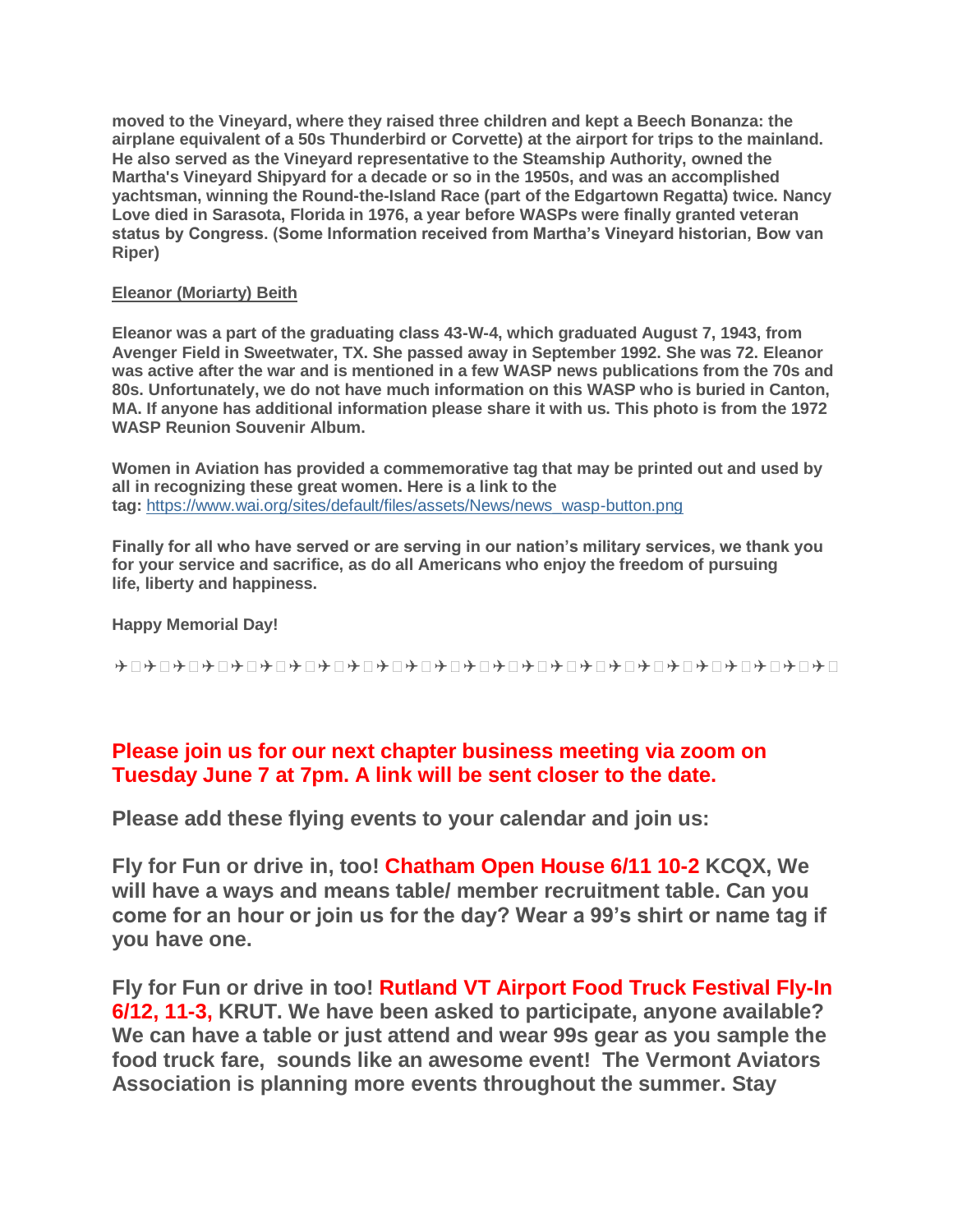## **tuned!**



**Beth Young**

**ENE Chapter Chair**

✈ ✈ ✈ ✈ ✈ ✈ ✈ ✈ ✈ ✈ ✈ ✈ ✈ ✈ ✈ ✈ ✈ ✈ ✈ ✈ ✈ ✈ ✈ ✈ ✈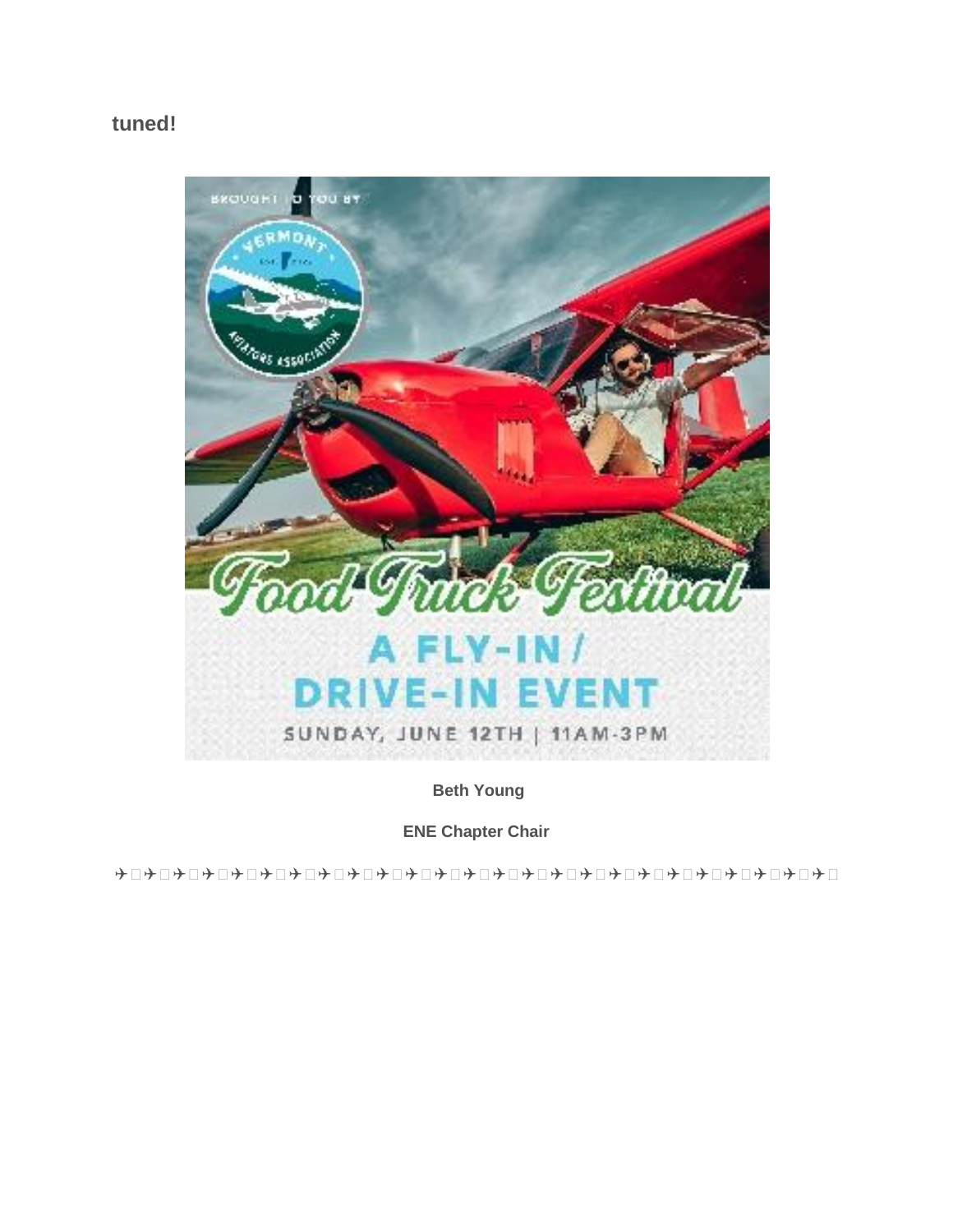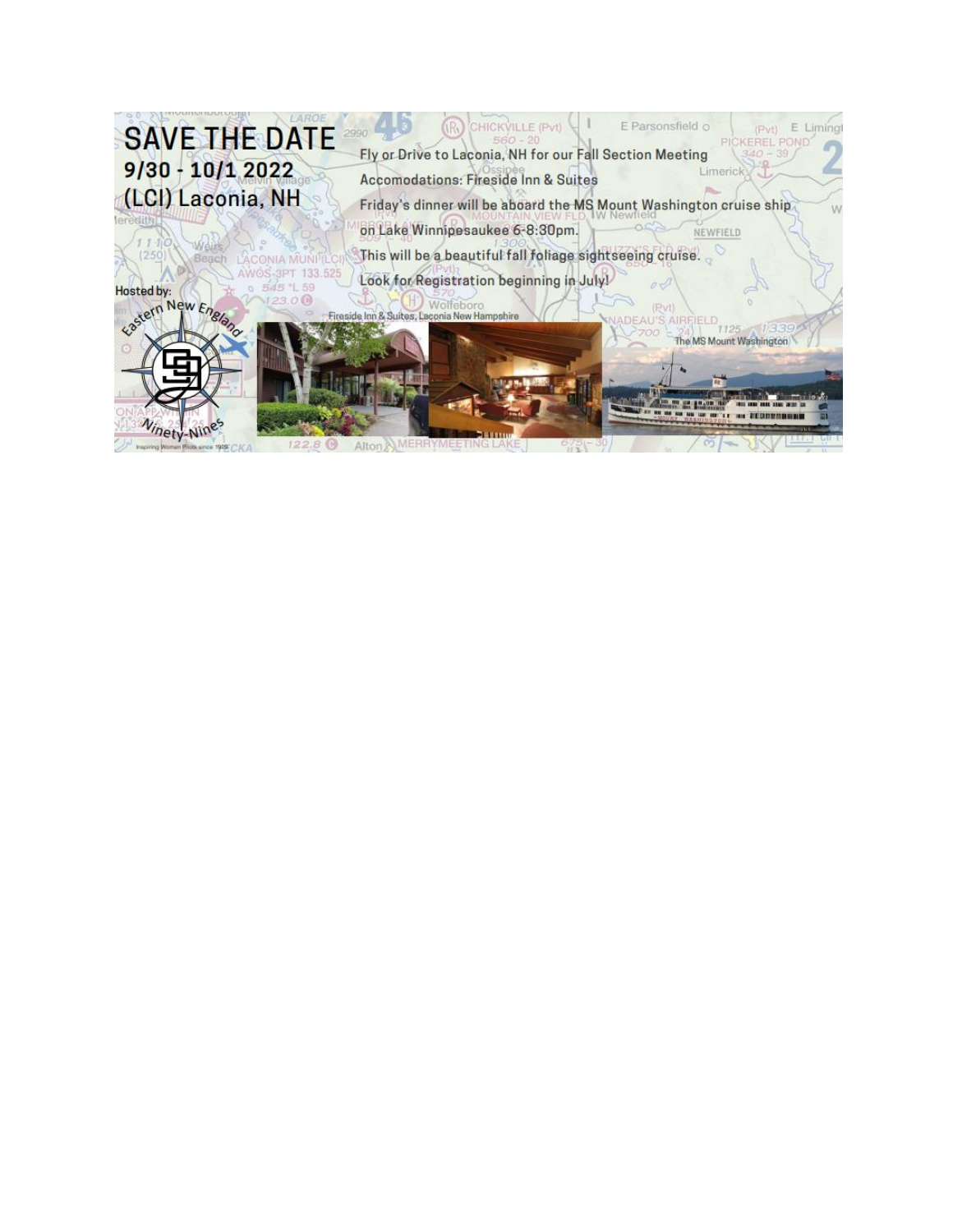## *RIP, Waltraud Kunica*

**Membership Report - New Horizons Georgia Pappas**

**I received a phone call from Waltraud's daughter to advise that Waltraud passed away to New Horizons last month. Waltraud moved to Maine several years ago to live with her daughter and was moved to a nursing home several months ago.**

**Although Waltraud was not a member at this time, she joined the 99s in 1971 after she received her Private Pilot's Certificate and maintained her membership until 2020. She is remembered for always being very supportive of the chapter, and always interested in the members.**

**Some members will recall that Waltraud hosted the Christmas party for more than a few years, and also hosted a new member meeting at the Wellesley Country Club. She will be missed.**

**Please send condolences to her daughter, Doe Wright.** 

## *Free IFR Material*

**From Olga Mitchell:**

**I have a lifetime subscription and several years back issues of IFR, a great magazine for pilots working on an instrument rating and for accomplished instrument pilots. I would like to make them available to our members. I can give them to a member (mail or at a meeting) who can then pass them on to another member on the list.**

**Members should send me contact info if they want to be on the distribution list.** [olgam6611@gmail.com](mailto:)

## *The Section Profile Project Needs You!*

**We have had a good response to the New England Section Profile Project so far. Six profiles have been published, and six more are almost ready to send out.**

**We need YOU to interview a**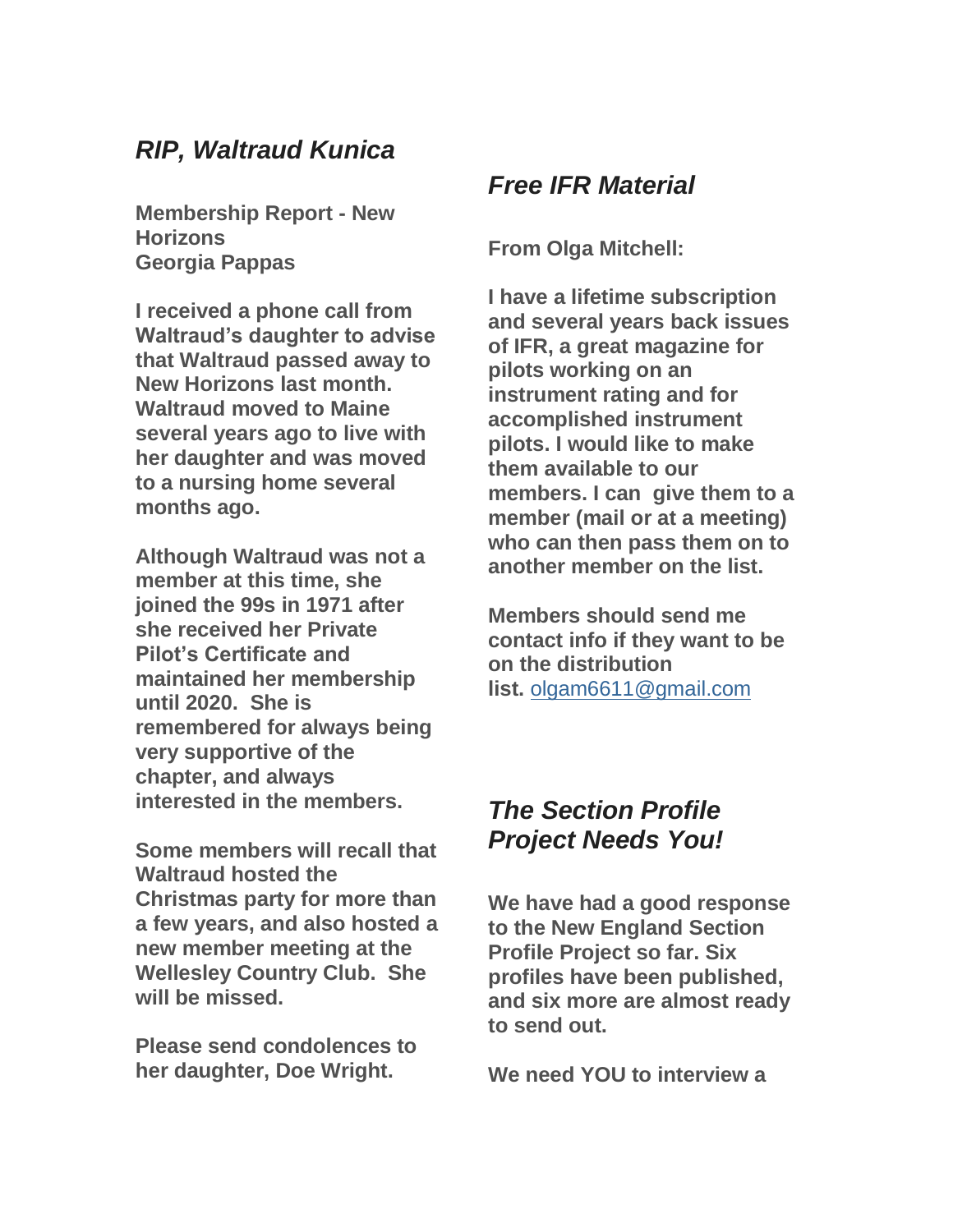**Her address is listed below. Georgia**

**Doe Wright, 141 Pine Heath Road, Bar Harbor, ME 04609** 



*Congratulations, Servet!*

**After a long search, Servet finally found her dream airplane and brought her home in April,**

## **sister Ninety-Nine and fill out a Profile**

**form:** [https://mcusercontent.com](https://mcusercontent.com/8f1693d56698349f3356ded0c/files/c5c32f0c-a837-6e69-eb54-ac10b5c6a8f1/Profile_Project_template_rev._May_4_2022.docx) [/8f1693d56698349f3356ded0c/](https://mcusercontent.com/8f1693d56698349f3356ded0c/files/c5c32f0c-a837-6e69-eb54-ac10b5c6a8f1/Profile_Project_template_rev._May_4_2022.docx) [files/c5c32f0c-a837-6e69-eb54](https://mcusercontent.com/8f1693d56698349f3356ded0c/files/c5c32f0c-a837-6e69-eb54-ac10b5c6a8f1/Profile_Project_template_rev._May_4_2022.docx) [ac10b5c6a8f1/Profile\\_Project\\_](https://mcusercontent.com/8f1693d56698349f3356ded0c/files/c5c32f0c-a837-6e69-eb54-ac10b5c6a8f1/Profile_Project_template_rev._May_4_2022.docx) template\_rev. [May\\_4\\_2022.docx](https://mcusercontent.com/8f1693d56698349f3356ded0c/files/c5c32f0c-a837-6e69-eb54-ac10b5c6a8f1/Profile_Project_template_rev._May_4_2022.docx)

**This is a fun way to get to know your sky sisters. Some fun facts have already been shared.**

**Send your completed profile, along with a picture of the interviewee,** 

**to** [jannclark99@yahoo.com](mailto:)**.** 

**Don't worry too much about formatting - I can fix up whatever you send!**

**Thanks!**

**Jann Clark Editor, The Profile Project**

## *Jessie's Article*

*For those who missed it, our own Jessie Zuberek had an article in the last Ninety-Nines magazine. You can find it here: [https://www.ninety-](http://)*